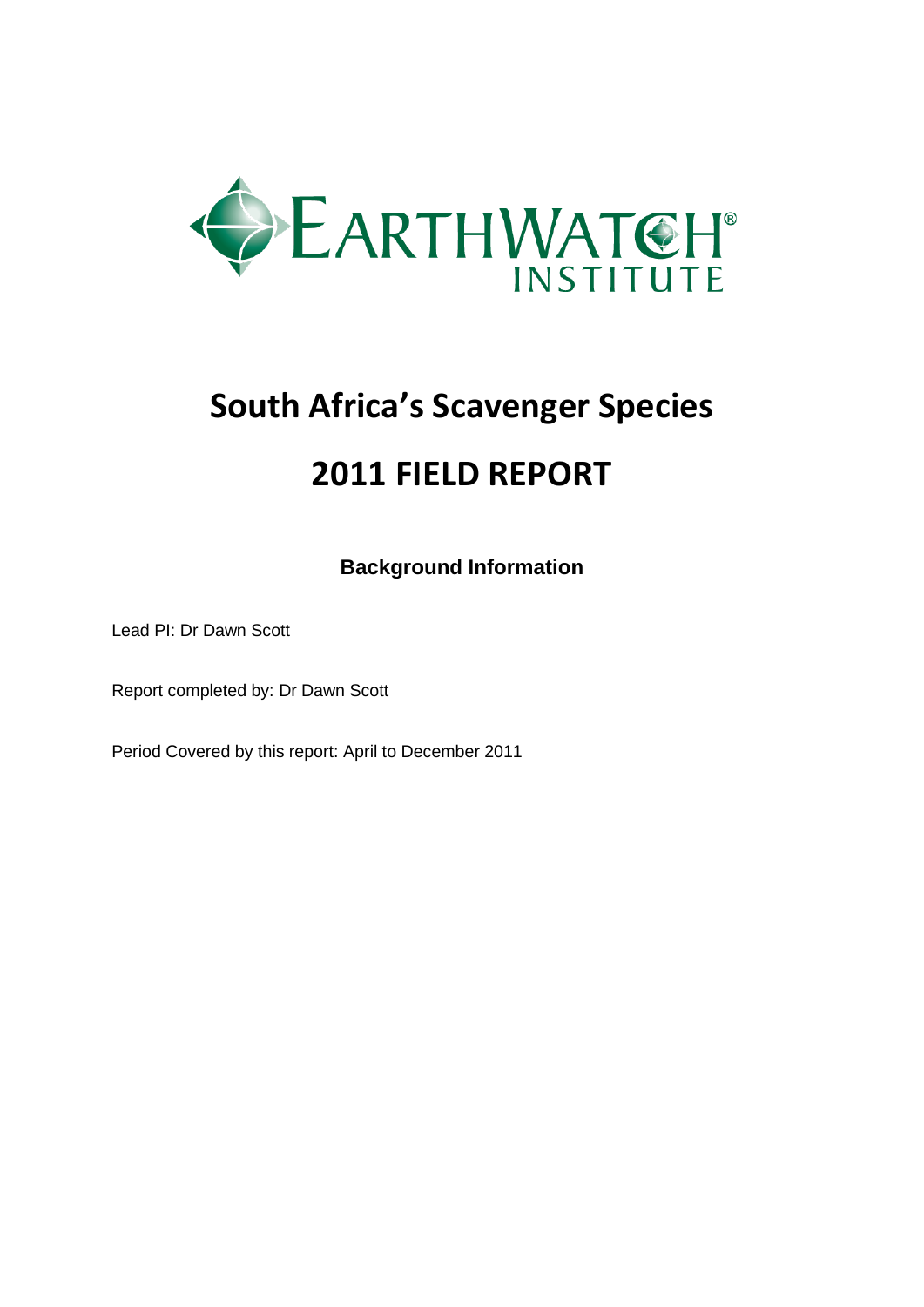

Dear Earthwatch volunteers,

Wow what a year!!! Seven teams, 47 volunteers from all over the world. It has been a pleasure getting to know you during your time with us. Thank you to all the volunteers that spent endless hours looking for scat, spotlighting until late at night, and pulling smelly guts to camera traps, your efforts greatly appreciated by all the scientists involved and especially the scavengers that are often forgotten. Without your support and interest none of this would be possible.

We have had so many highlights this year, where to start? There has been warthog hugging, fire fighting, python rescuing, and some amazing wildlife sightings including the back-footed cat which is of conservation concern and has not been recorded in the region for a while. We have had lots of fun as well meeting all our research targets in data collection. This year we have covered over 800km of spotlighting, completed 50 camera trap locations, and cover 265km of latrine surveys, recording 570 hyena and 330 jackal latrines. The dung beetle team recorded 45 different species and collected over 1015 individuals! Louis' analysis of the radio-tracking data from the vultures has been showing just how far these birds go, with records from South Africa to Namibia and very little use of protected areas, so that is providing essential data on the ecology and conservation of these species. So an amazing amount of work covered which all feeds into our data bases for analysis.

Other highlights for us and the volunteers have been the school education days, where we had approximately 250 children visit us this year. Volunteers, staff, and students get a lot out of their visits and we hope to continue this community involvement. Personally we have been touched by Lucy's passion to stop the rhino poaching. She helped Lynne set up a blog and has put up anti rhino poaching signs in the Natural History Museum in London. This shows that when you are passionate enough about something you can make a difference.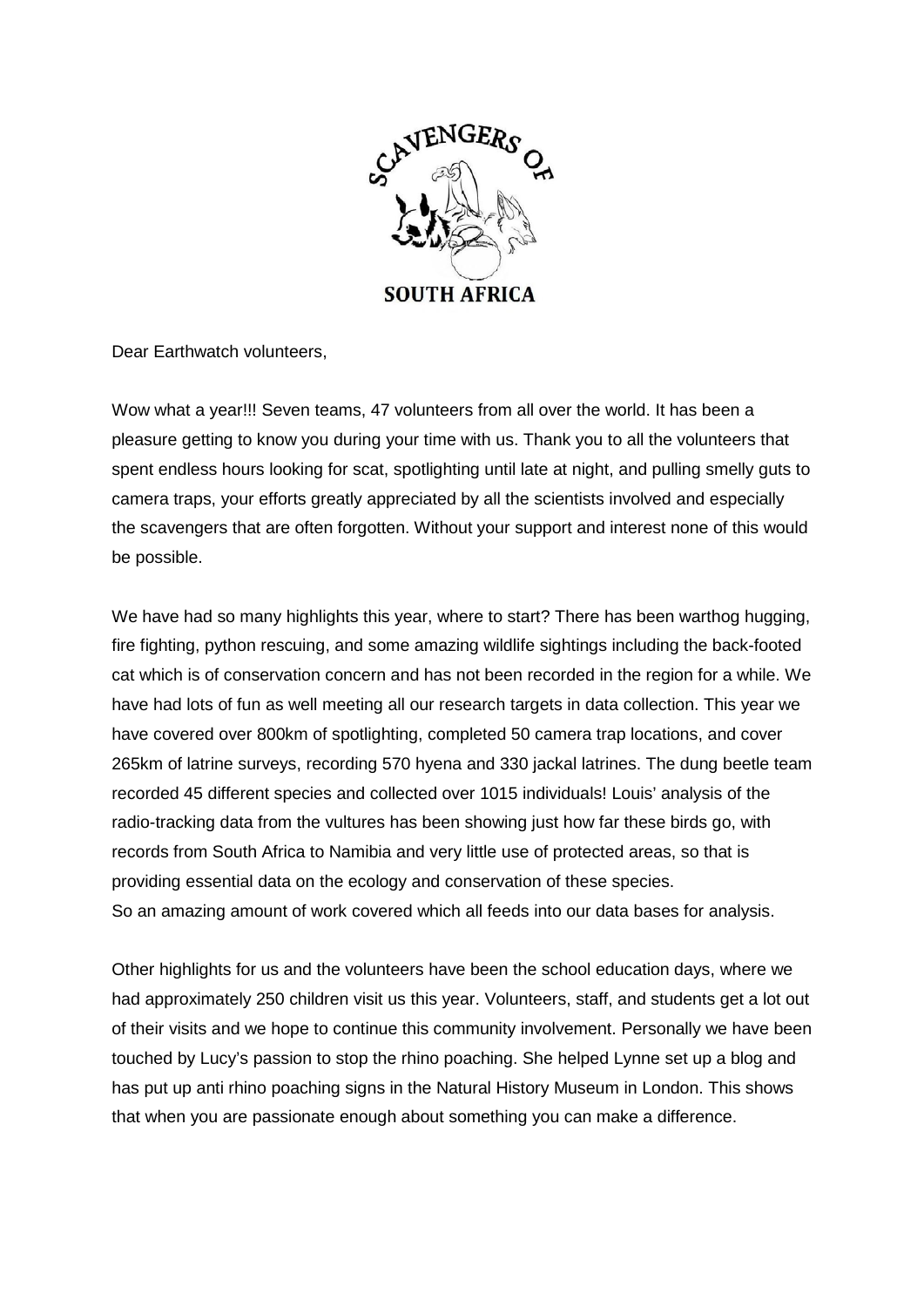We wish all the teens that are embarking on their university careers all the very best, you are all incredible people and just the fact that you chose to spend your summer holiday helping a conservation project tells us that you will be successful in whatever you do. Unfortunately we will be losing Louis and Louisa from our research team in 2012. Louisa is due to complete her PhD this year and is busy analysing her data and writing up and Louis has returned to the UK after successfully completing his MSc. We will miss them both and wish them the very best in the future, but I am sure we will be hearing from them again and be keen to see the results of their analysis.

Thanks again, we hope you enjoyed it as much as we did and keep an eye out for the outputs and impacts of your involvement with our project!

Jun William Statt

Lynne, Dawn, Richard, Anja and Louis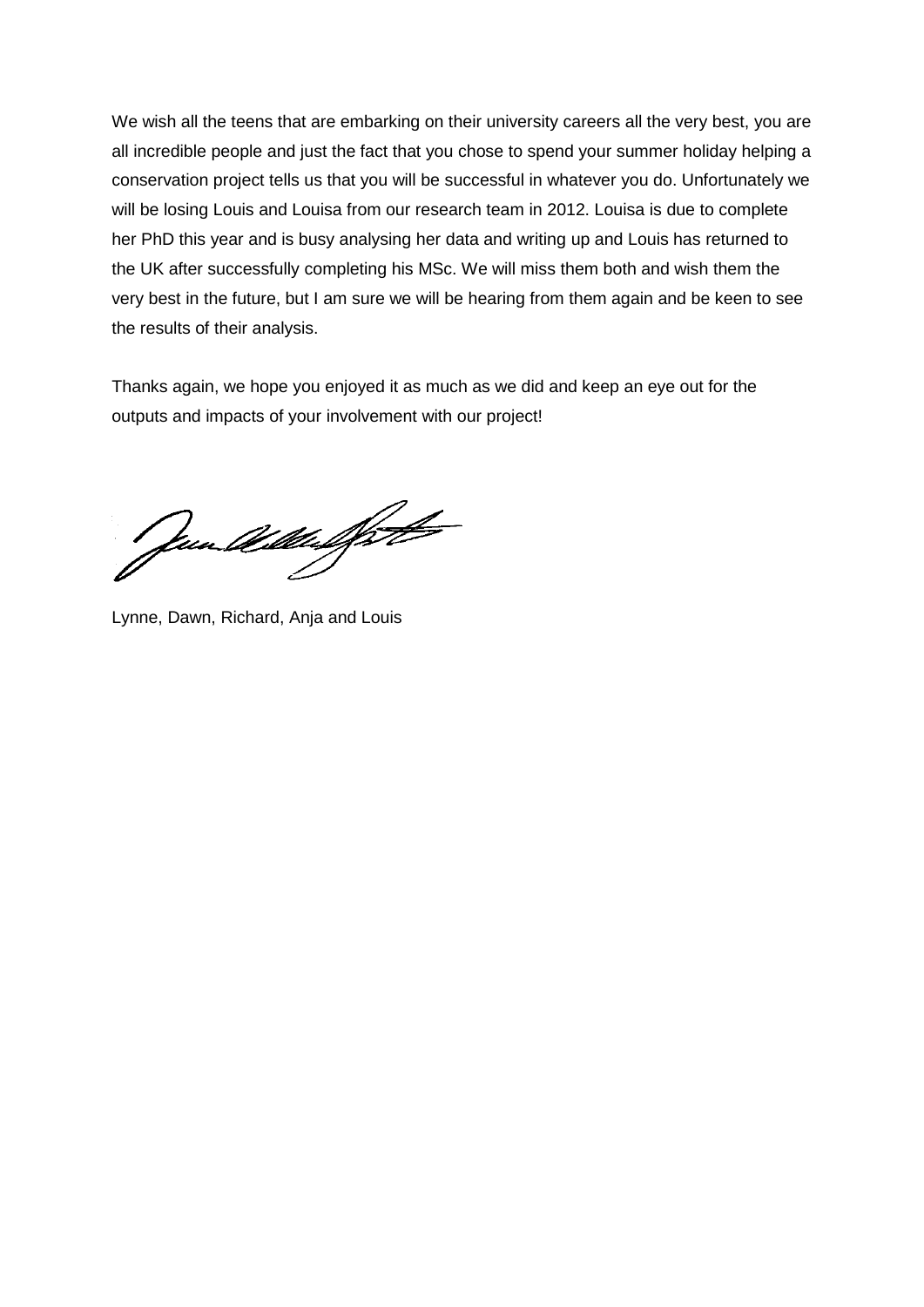#### **SECTION ONE: Scientific research achievements**

#### **Top highlight from the past season**

Our latest publication accepted by Biological Conservation gives some indication of the number of carnivores killed each year in the area. Overall, sixty-seven per cent of farmers use lethal control of carnivores. From 99 farmers' records of control we estimated the number of carnivores killed in the province are around 18,476 jackals, 699 caracals, 275 leopards, 137 cheetahs, and 55 brown hyenas. These figures represent six per cent of estimated leopard numbers in South Africa's 10 main sub-populations, thirty-four per cent of estimated free-ranging cheetah numbers outside of protected areas, and three per cent of estimated total population size for brown hyenas in South Africa. The effect that reported destruction rates have on the conservation status and sustainability of the many species is difficult to infer because of a lack of reliable, contemporary population estimates and local demographic data. However, the brown hyenas occur within a restricted distribution range in the South West Arid Zone of Southern Africa and the estimated global population comprises <10,000 mature individuals. A ten per cent population decline over three generations would cause brown hyenas to be re-classified as "vulnerable". Therefore, an annual provincial destruction rate of three per cent of the national population could constitute a serious threat to the species.

#### **Reporting against research objectives**

## **1. To determine the distribution and abundance of scavengers across the North West province and determine what factors are affecting distribution patterns using GIS analysis.**

Publication of updated distribution maps and associated population estimates for carnivores in: Thorn, M. Green, M. Keith, M., Marnewick, K., Bateman, P.W., Cameron, E. Z. and Scott D.M. (2011). Distribution patterns and implications for the status of carnivore populations in northern South Africa. *Oryx*, Issue 45, Vol 4: pp 579-586.

An additional paper is being compiled on landscape effects determining presence using GIS by Michelle Thorn and a multi-species biomass and sympatric species analysis lead by Richard and Emma.

Carnivore abundance estimates are currently being analyzed by Louisa during her PhD write up and she is aiming to convert some of these analyses into publications and reports. Robert is conducting abundance and population studies on jackals, analysis will be undertaken in 2012/13.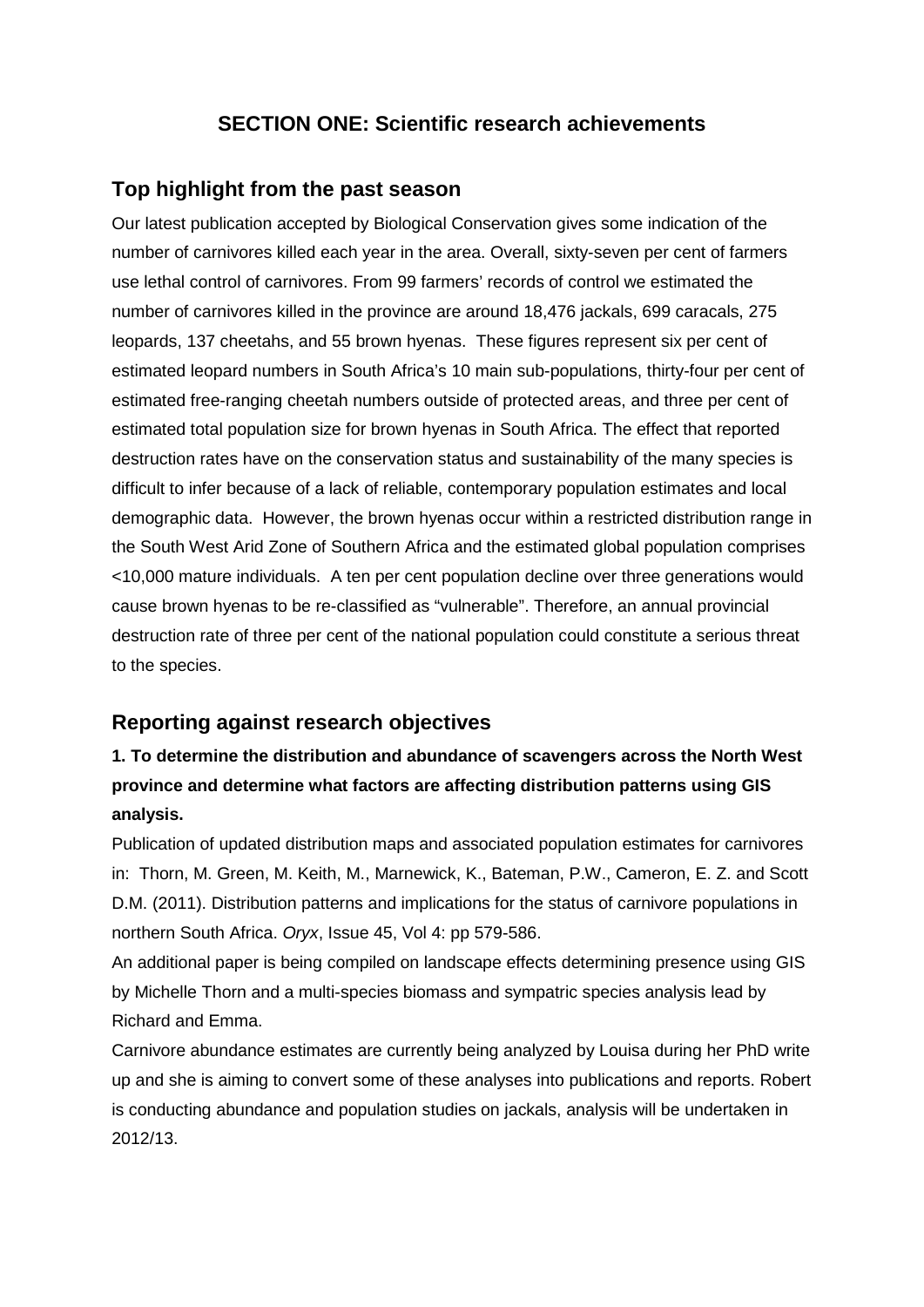Vulture spatial analysis has been completed by Louis for his MSC and is being converted to a publication by his co-researchers due for submission in 2012.

#### **2. Assess and compare scavenger presence, abundance, density, diet, breeding and habitat use within different levels of protection and land use.**

Louisa is undertaking analysis of comparisons of species composition, ecology, and abundance between protected and unprotected sights. Robert is undertaking wider surveys outside Earthwatch areas to gain further data on the impacts of persecution levels on jackal ecology and demography.

Dietary studies on hyenas and jackals are continuing at Nottingham Trent University under supervision of Richard.

# **3. Assess the frequency and availability of carrion and other potential food items inside and outside protected areas and to evaluate the levels and types of management deployed with respect to scavengers.**

Carrion availability has been recorded by Louis and is continuing to be monitored across several sites. Food availability from spotlighting by-catch is also being analyzed by Louisa and Richard as part the analysis of the determinants of abundance by Louisa. Levels of regional carnivore control have been analyzed and will be published in: Thorn, M. Green, M. Dalerum, F., Bateman, P.W. and Scott D.M. Dimensions and determinants of human-carnivore conflict in the North West Province of South Africa (Accepted Biological Conservation, 2011, due out 2012). This will be supplemented by Louisa's national questionnaire analysis which is due to be completed end of 2012.

#### **4. To investigate the effect of mammalian community composition on dung beetle diversity.**

The pilot stage has been completed and the first analysis was submitted as: James R & Rott, AS (2011) Scarabaeidae communities – patterns in dung preference and precipitation influence. Submitted to Journal of African Ecology. Grazers and browsers have been so far targeted and have shown significant differences in abundance and communities of beetles they support. 2012 will develop this to also look at carnivore faeces.

#### **5. Promote human-wildlife coexistence through training, educational support, publicity, and promotion via a range of media.**

See outputs below regarding community engagement, student support and involvement and project outputs.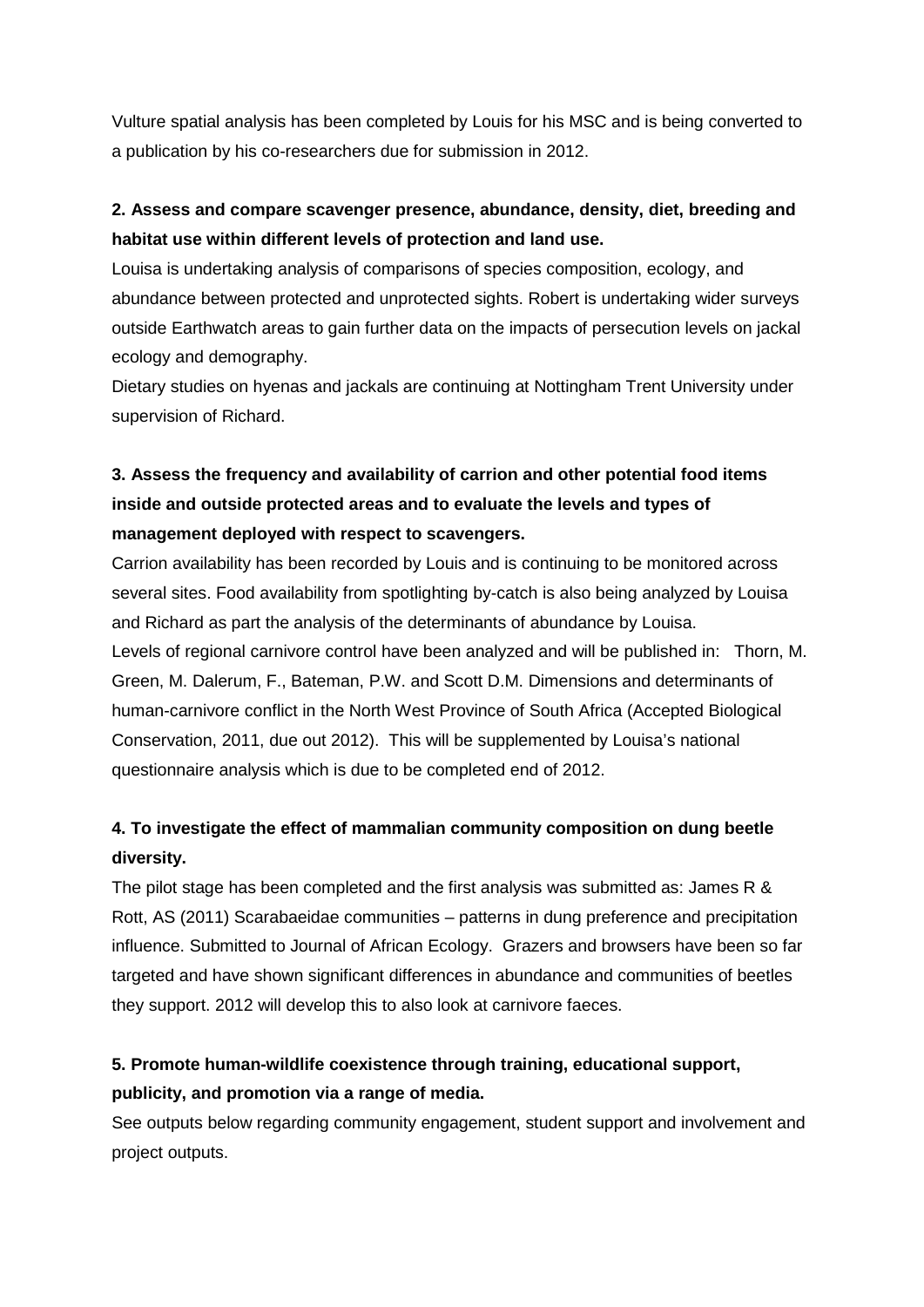#### **Changes to research plan or objectives**

With the departure of researcher Louis Phipps we have had to slightly change the vulture research on the project. The new methods have been detailed in the updated volunteer handbook for 2012. The overall project objectives have not changed but the vulture activities have had to be reduced slightly. Vulture methods are now as follows: volunteers will be trained how to carry out vulture roost counts, surveys for evidence of fatal bird-power line interactions, recording of antelope mortalities, and the use of camera traps to monitor the utilization of ungulate carcasses by scavengers. The numbers of vultures perching on electricity pylons will be counted using telescopes in the evening, and the volunteers will also search for any vultures fitted with coded wing-tags. Volunteers will also carry out walked surveys beneath power lines to record evidence of fatal collisions by vultures and other large birds. The volunteers may also search for and record details about antelope deaths to provide information about seasonal ungulate mortality and therefore the availability of food for the scavenging community. Camera traps will sometimes be placed at a carcass to monitor the diversity and abundance of different species utilizing carrion on the reserve. All of these activities will be carried out regularly throughout the year depending on time availability and the presence of carcasses during the expedition.

#### **SECTION TWO: Impacts**

#### **Partnerships**

**Mankwe Wildlife Reserve** - our field base and support staff. Lynne MacTavish is also incountry lead scientist for the project.

**North-West Parks and Tourism Board (NWPTB)** is a government agency that administers 14 protected areas, we work within several of these projected areas and are supported by their staff. Stephen Dell is part of our field team.

**University of Pretoria (UOP)** academic staff involved includes Philip Bateman and Frederick Dalerum, as scientific collaborators on the project. UOP also currently hosts the GIS database site for terrestrial mammals into which our data is input, run by Tim Snow. **Endangered Wildlife Trust (EWT)** is an NGO with working groups in carnivore conservation, wildlife conflict, and biodiversity stewardship. We are in collaboration with them to utilise the data and extend the project to address further conflict issues. This includes vulture and carnivore work and we have been working closely with Kelly Marnewick. **Nature Conservation (NC)** is a government agency that assists farmers with human-wildlife conflict. We have been working with NC to identify conflict issues and build up regional maps of species distributions in the area.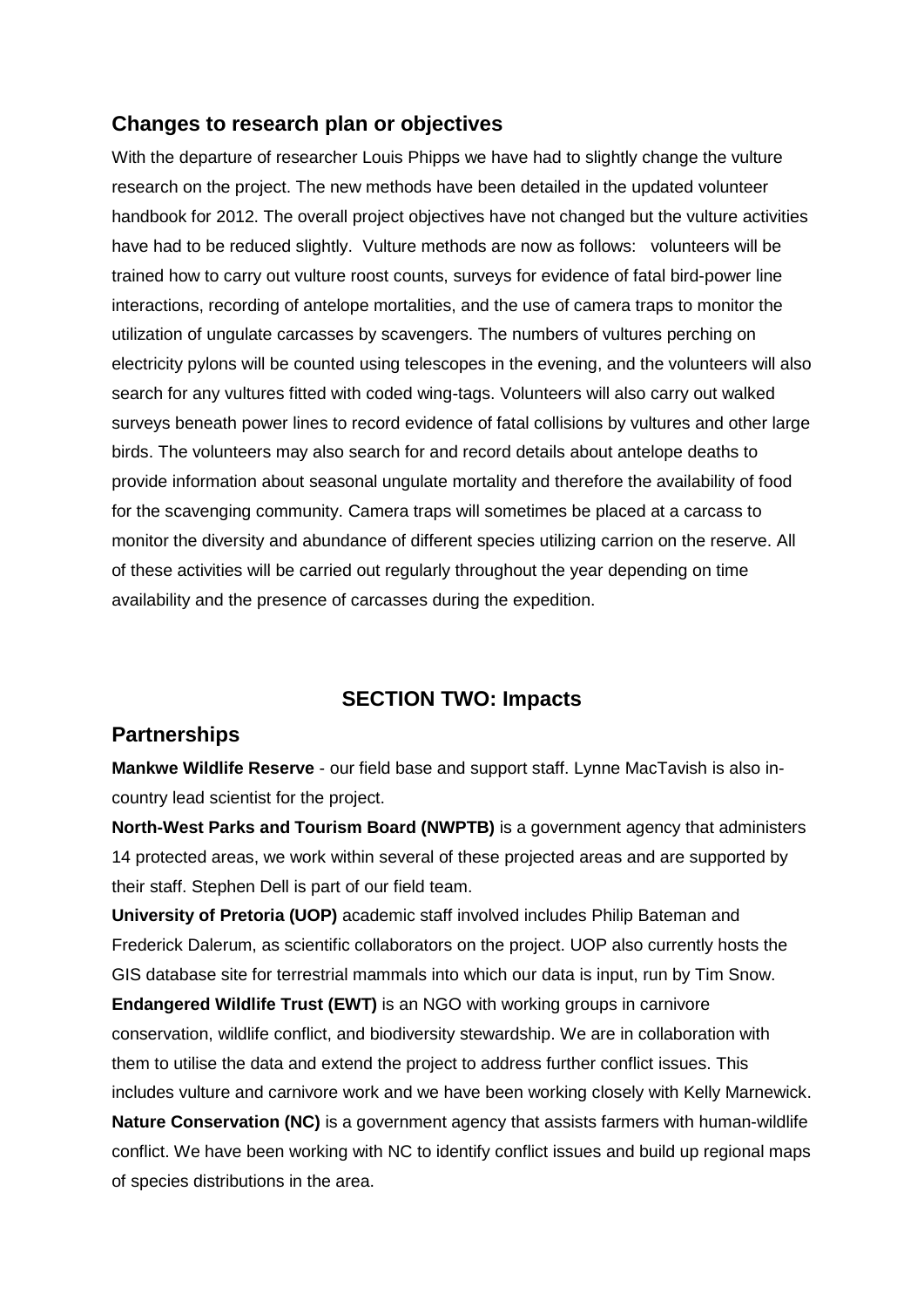## **Contributions to conventions, agendas, policies, management plans**

#### **International**

Papers and information are submitted to IUCN hyena specialist groups for species assessment. Information on vultures is passed on to VulPro and international databases for these species.

#### **National or regional**

Data incorporated into National Mammal GIS database for wider range management and landscape planning and the National Vulture monitoring data base.

#### **Local**

Data is submitted to North West parks board and Mankwe Wildlife Reserve to incorporate into their management plans.

#### **Developing Environmental Leaders**

Lauren Jones (Zoology BSc student, University of South Africa). Received an African Fellowship/Earthwatch Training Grant in 2010. Currently studying for a BSc in Environmental Management - Zoology (2nd year) - completed access module in 2010 with distinction in Geography.

Wikkus and Jason have been placement students at Mankwe this year from Technicon University in Pretoria and have been field team leaders for the project.

Louisa Richmond-Coggan (PhD student, Nottingham Trent University UK) - field team leader of several teams, supported with equipment and covers a wider range of sites for the project than those that can be covered with volunteers. He's leading collaring and intensive camera trapping studies.

Robert James (PhD student, Brighton University, UK) - field team leader for 2011 - has developed PhD thesis of expansion on conflict ideas and is leading on jackal side of project in 2011.

#### **Actions or activities that enhance natural and/or social capital**

Links with local schools have increased and we have up to 500 local school children visit the project every year. This year we have developed a relationship with The Holy Family School in Mogwase and we plan to invite four teams a year to Mankwe for a conservation day and to help the school set up a wildlife and environmental programme. The project helps to financially support the continued running of Mankwe wildlife reserve and all their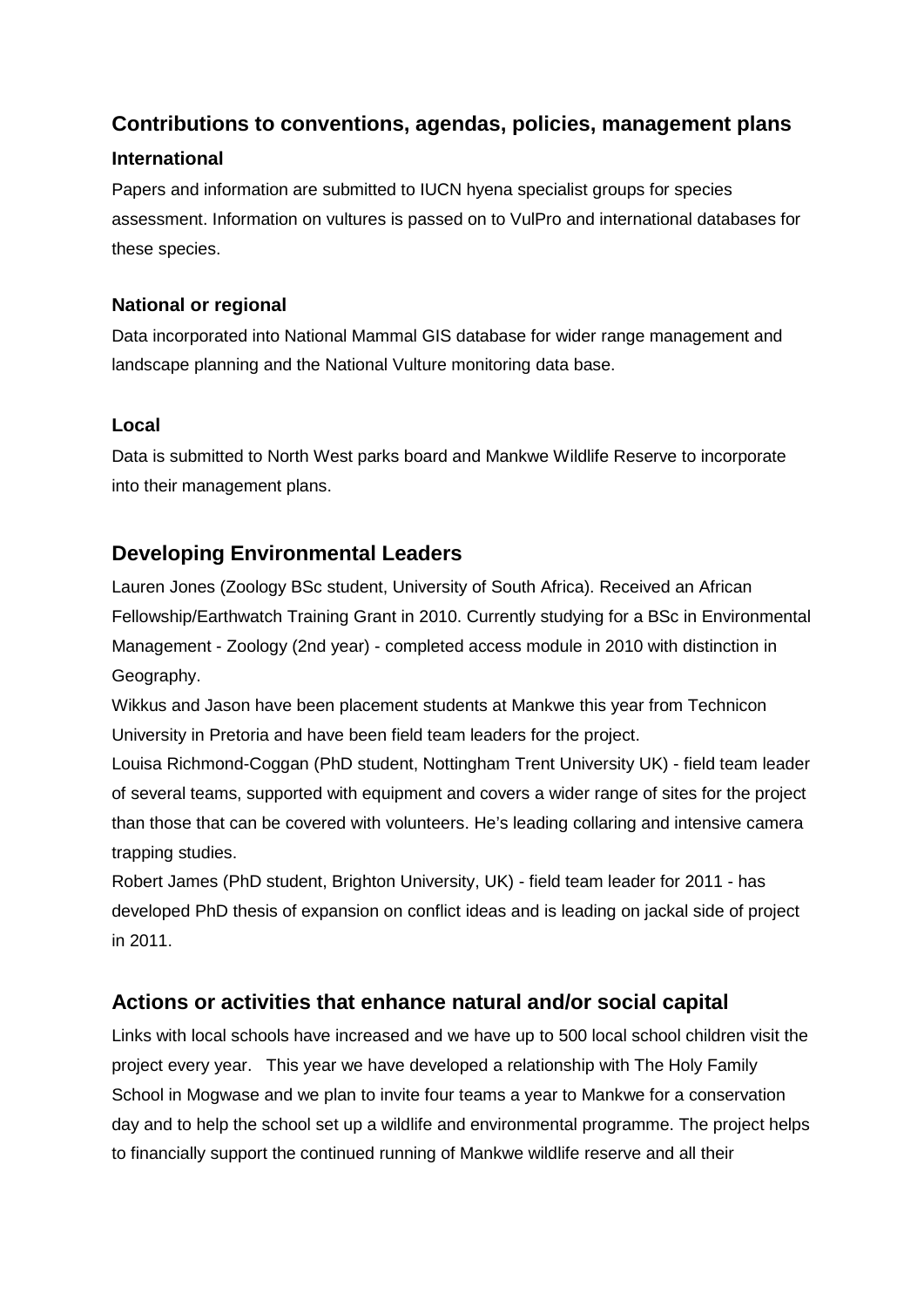associated staff to support it as an educational base. The project also helps to raise North West Parks profile to attract tourists and hopefully revenue.

#### **Conservation of Taxa**

Brown hyena (*Parahyaena brunnae*), IUCN "Near Threatened" status – populations maintained and hopefully enhanced. IUCN 2008 conservation assessment status input, plus recent submission of new distribution maps and population assessment estimates for the region to be published in 2010/early 2011. Information on genetics will help to enhance genetic diversity. Importance and size of population at PNP assessed to ensure incorporation into future management plans to maintain this population.

#### **Conservation of Habitats**

Our monitoring work helps to provide essential data for continued protection and management of the national parks and wildlife reserve in which we survey and provide data.

#### **Ecosystem Services**

It is important that the landscape of South Africa maintains both its cultural integrity and its biodiversity. Ecotourism is a very important source of revenue in South Africa, so it is important that biodiversity is maintained. This work is helping to identify best practices in farming to ensure both the continuation of sustainable grazing cultures and biodiversity. Enhanced tolerance of scavengers within farmlands by highlighting their importance in ecosystem functioning and enhancing biodiversity will help restore and maintain ecosystem function.

#### **Impacting Local Livelihoods**

The project helps to financially support the continued operation of Mankwe Wildlife Reserve and all their associated staff, to support it as an educational base, and provide revenue for the numbers of visitors to the area. The project also helps to raise North West Parks research profile to attract tourists and hopefully revenue for the park.

#### **Local community activities**

Links with local schools have increased and we have up to 500 local school children visit the project every year. We work with at least 10 different landowners regularly for monitoring and have had connections in terms of questionnaires and surveys with over 200 now nationally and locally. We provide research talks to North West parks so that we can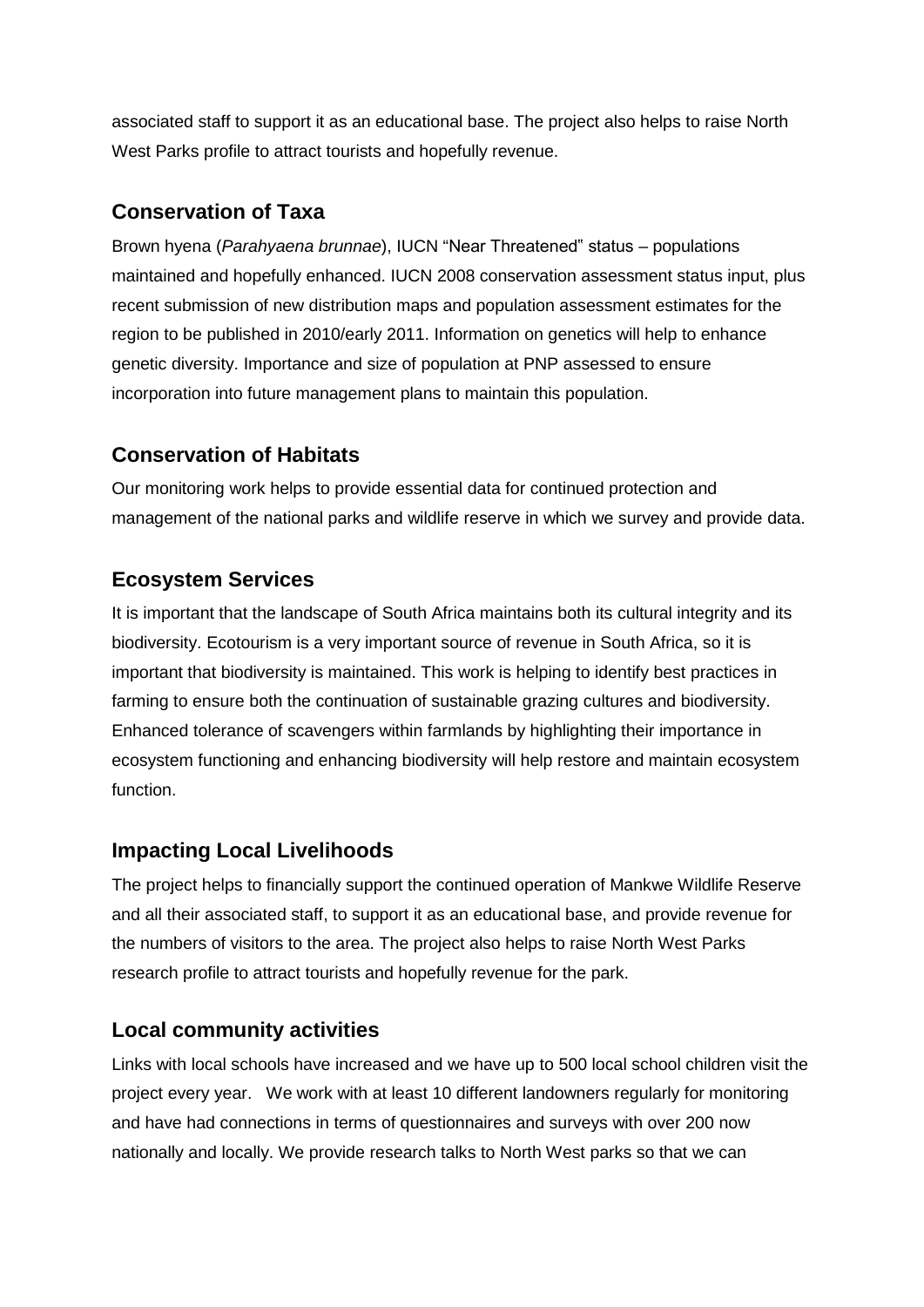feedback the results on the project and attend national discussion conference forums on wildlife management where possible.

#### **Dissemination of research results**

#### **Scientific peer-reviewed publications**

Earthwatch Acknowledged on all the following papers:

Thorn, M. Green, M. Dalerum, F., Bateman, P.W. and Scott D.M. Dimensions and determinants of human-carnivore conflict in the North West Province of South Africa. (accepted *Biological Conservation*, 2011, due out 2012).

Thorn, M. Green, M. Keith, M., Marnewick, K., Bateman, P.W., Cameron, E. Z. and Scott D.M. (2011). Distribution patterns and implications for the status of carnivore populations in northern South Africa. *Oryx*, Issue 45, Vol 4.: pp 579-586.

Thorn, M., Green, M. Bateman, P.W., Waite, S. and Scott, D.M. (2011) Brown hyenas on roads: Estimating carnivore occupancy and population size using spatially auto-correlated sign survey replicates. *Biological Conservation*, Vol 144 (6): 1799-1807.

Pilot data from preliminary studies submitted to: James R & Rott, AS (2011) Scarabaeidae communities – patterns in dung preference and precipitation influence. Submitted to *Journal of African Ecology*.

#### **Grey literature and other dissemination**

Scott, D.M., Yarnell, R. McTavish, L. , Phipps, L. , James, R. & Rott, A. *Recycling services provided by South Africa's scavengers*. Oral presentation. International Association of Landscape Ecology UK Conference, September, 2011.

Scott, D.M., Yarnell, R. McTavish, L. , Phipps, L. , James, R. & Rott, A (2011). *Recycling services provided by South Africa's scavengers.* In Proceedings of the 18th Annual meeting of the International Association of Landscape Ecology UK Chapter

Richmond-Coggan, L. *Brown hyaena home ranges based on GPS telemetry data*. Spatial Ecology and Conservation Conference University of Birmingham, September 2011.